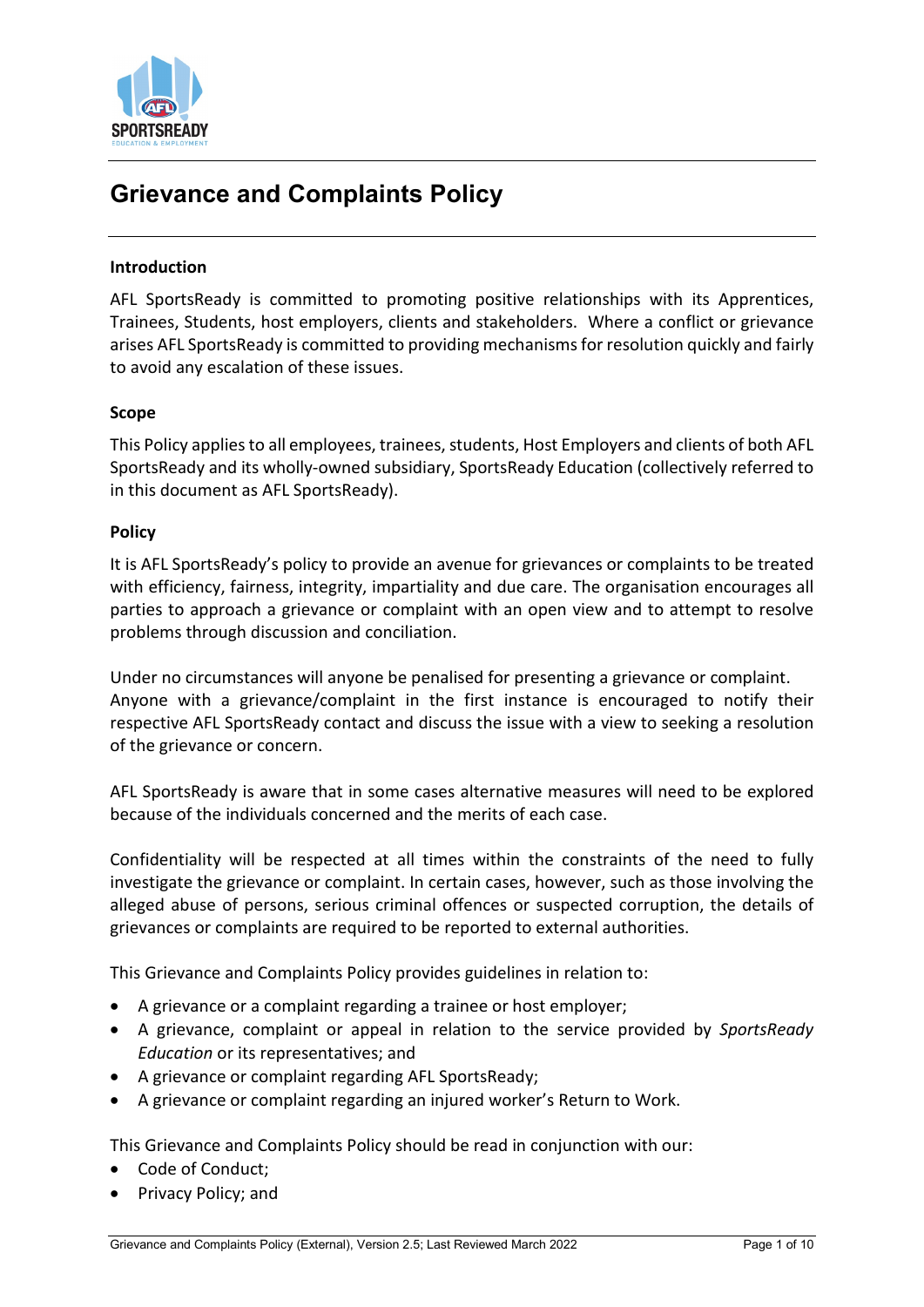

• Child Safe Policy and Child Safe Code of Conduct, which provides information as to the process to be followed in the event of a grievance or complaint that relates to the treatment of a child.

### **1. Guidelines – Grievance or Complaint regarding a Trainee or Host Employer**

1.1 In the event of a grievance or dispute concerning employment, training or placement arrangements relating to a trainee or host employer, the parties concerned should make every effort to resolve the dispute through consultation and negotiation, with the involvement of the relevant AFL SportsReady Field Officer. In the first instance the initial consultation is likely to be between the Apprentice or Trainee, the Host Employer and the Field Officer.

*Please note:* These guidelines do not apply in the event a trainee experiences discrimination, harassment, vilification, bullying or victimisation at the workplace. Should this occur, the trainee is to **immediately** inform his or her AFL SportsReady Field Officer, who will provide assistance and support to the trainee.

- 1.2 If not resolved, the aggrieved party (i.e. Apprentice, Trainee or Host Employer) is to raise the concern either directly, or through the Field Officer, to the AFL SportsReady State Manager. The State Manager will:
	- a) speak with the aggrieved party;
	- b) speak with other relevant parties;
	- c) review any relevant documentation, including any written complaint.

The State Manager will also inform the Chief Operating Officer and Legal Counsel, who will assist with the issue as required.

- 1.3 The State Manager will attempt to mediate the issue between the parties and attempt to identify a solution or outcome to the grievance or dispute.
- 1.4 If after this process no agreement can be reached the State Manager should (where warranted) advise the circumstances of the grievance or complaint to the State Government appointed Apprenticeship Field Officer or Disputes Officer (if this service is available in the relevant State) who may become involved. There is no charge to refer the matter to any State Government entity.
- 1.5 After further discussion, if the matter is not resolved then the aggrieved party has the option of exploring additional alternative measures to resolve the dispute. Depending on the circumstances of the issue, such measures may include:
	- a) making a formal complaint to the relevant State Training Authority (the contact details of which are listed in Section 4 of this policy document. Please note there is no charge for making a formal complaint); or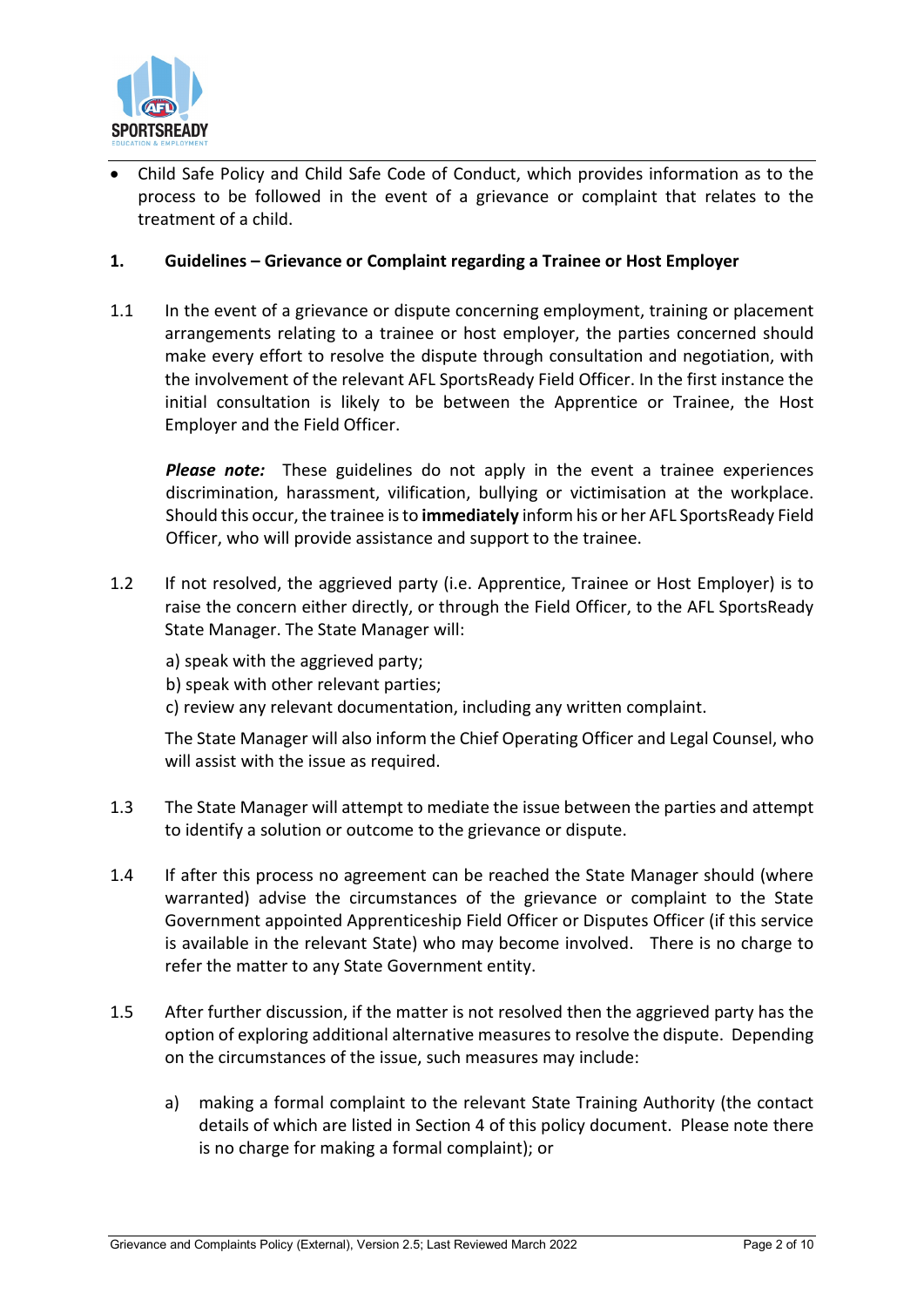

- b) making a formal complaint to the Fair Work Ombudsman (this may involve a lodgement fee for the complaint which must be paid by the person making by the complaint); or
- c) AFL SportsReady may suggest referring the matter to an independent mediator (AFL SportsReady will cover the cost of this).
- 1.6 At the discretion of the State Manager and subject to the nature and circumstances of the grievance or complaint, work should be continued until the matter is determined or resolved.
- 1.7 When the grievance or complaint has been resolved or an action has been established, a written statement advising the outcome and the reasons for the outcome should be provided to the parties concerned.
- 1.8 Where the resolution of the grievance or complaint identified requires the implementation of improvements by AFL SportsReady, these must be implemented by AFL SportsReady.
- 1.9 The Field Officer and State Manager shall ensure that an accurate record of all proceedings is maintained and kept on the relevant party's file.

## *2.* **Guidelines – Grievance, Complaint or Appeal regarding AFL SportsReady's Registered Training Organisation** *SportsReady Education*

*Complaint* – a person's expression of dissatisfaction with any service provided by the SportsReady Education (AFL SportsReady's Registered Training Organisation) or its representatives.

*Appeal* – a request to review a decision that has previously been made including a decision about an assessment.

- 2.1 SportsReady Education supports all applicants or participants to lodge a complaint or appeal as required, regarding academic and non-academic matters. We are committed to providing an effective and fair process to resolve matters as indicated below.
- 2.2 Applicants and participants are encouraged, wherever possible to resolve concerns or difficulties directly with the person(s) concerned and to deal with the issue before it becomes a formal complaint. The Registered Training Organisation Operations Manager (RTO Operations Manager) is available to assist students to resolve their issues at this level.
- 2.3 The RTO Operations Manager, has been appointed as the Child Safety Officer who will deal with any child related complaints (a child being a person under the age of eighteen years). A child or young person, employee, volunteer or contractor can make a complaint or raise a concern directly to the Child Safety Officer. All complaints must be reported to the Child Safety Officer.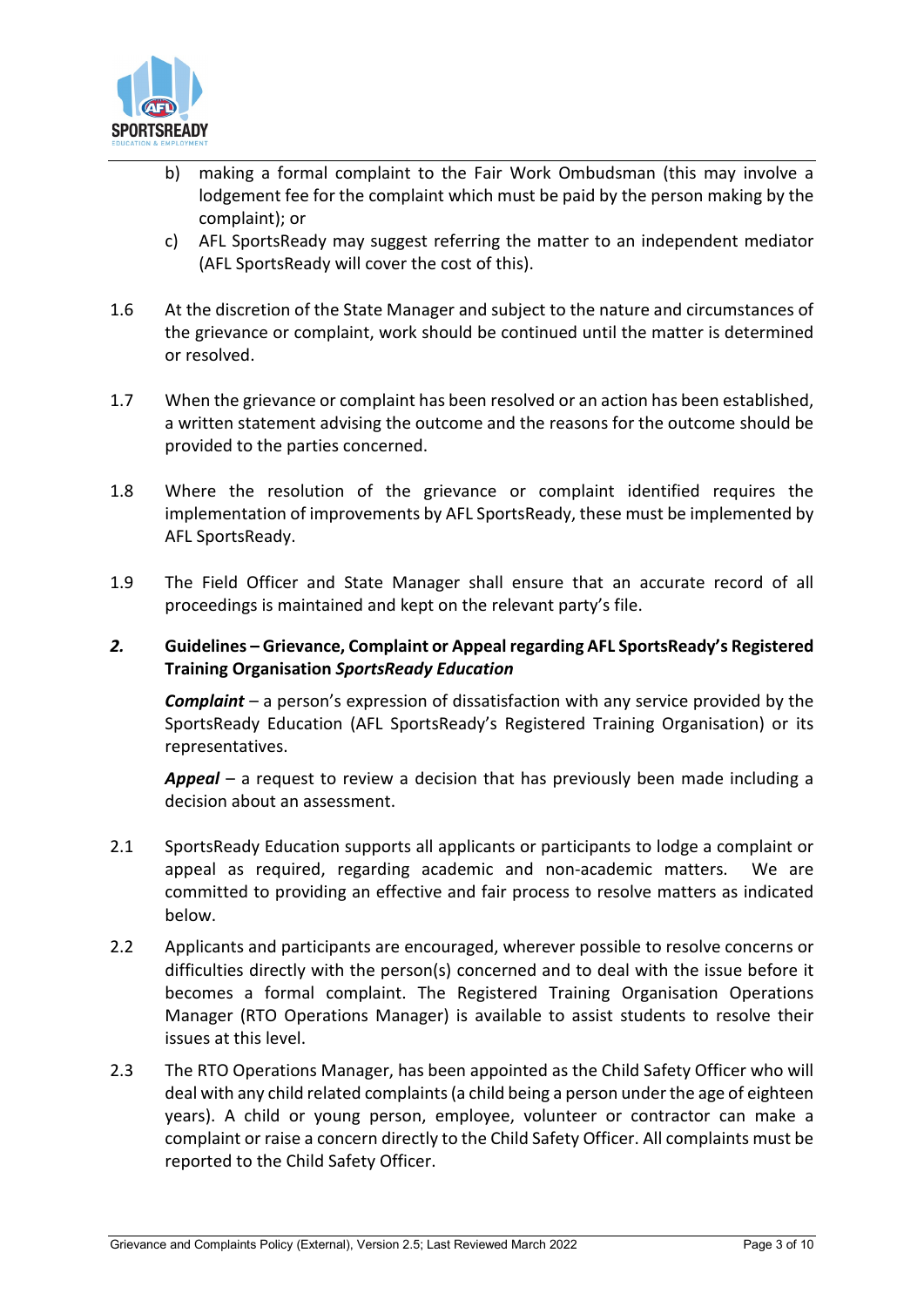

- 2.4 Where an informal discussion has not resolved the complaint or appeal, formal complaints and appeals should be made in writing to the RTO Operations Manager using the Complaints and Appeals Form. All parties are encouraged to approach matters with an open view and to attempt to resolve problems through discussion and conciliation. We as the Registered Training Organisation acknowledge the need for an appropriate independent party to mediate where an appropriate outcome cannot be reached internally and will cover the cost of an independent mediator if one is required.
- 2.5 In the case of an assessment appeal and following an internal review of the assessment, an independent, qualified assessor will be appointed within a reasonable timeframe to review and make a decision on the assessment.

## 2.6 Resolution of formal complaint or appeal:

- 2.6.1 On receiving a Client Complaint and Appeals Form the RTO Operations Manager shall investigate the nature of the cause of the complaint or appeal. The RTO Manager will:
	- a) speak to the aggrieved party;
	- b) speak to any other relevant parties; and
	- c) review any relevant documentation.

The RTO Manager will inform the Chief Operating Officer and Legal Counsel, who will assist as necessary. After undertaking the investigation set out in 2.6.1, the RTO Manager will then identify the appropriate course of action to satisfy the complaint or appeal. This outcome may include referral of the matter to an independent mediator.

Individuals making a complaint are entitled to use a support person such as a family member or friend to support them through the process.

- 2.6.2 The RTO Manager shall record the outcome of the investigation on the Complaints and Appeals form and advise the complainant in writing of the outcome.
- 2.6.3 The advice to the complainant shall include information and procedures concerning the complainants' right to an external review with ASQA if the outcome is not acceptable to the complainant.
- 2.6.4 In the event of the complainant reporting that they are dissatisfied with the proposed outcome of the investigation, the RTO Manager shall advise the complainant of their entitlement to access the external appeals process.
- 2.7 External appeal process If the complainant is unsatisfied with the outcome of any complaints or appeal, he or she may contact the Australian Skills Quality Authority, the national regulator for Australia's vocational education and training sector. Complainants can contact the ASQA info line on 1300 701 801. Complainants can also submit a complaints form available on the ASQA web site [www.asqa.gov.au](http://www.asqa.gov.au/) and email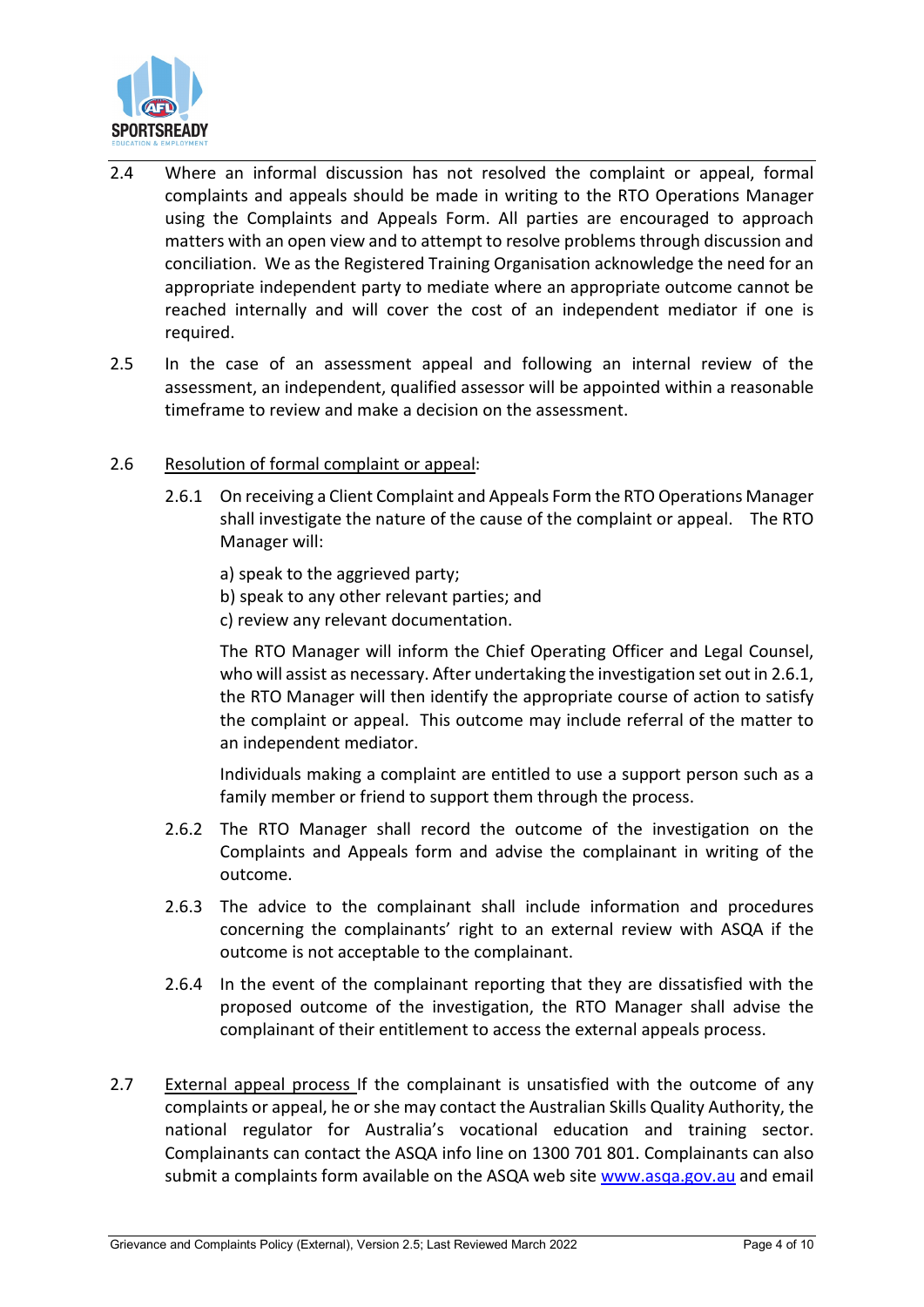

it to [complaintsteam@asqa.gov.au.](mailto:complaintsteam@asqa.gov.au) Alternatively, the form can be printed, completed and posted to:

Complaints Team Australian Skills Quality Authority GPO Box 9928 Melbourne VIC 3001

- 2.8 The complainant may also wish to contact the local state or territory government department responsible for consumer affairs to resolve the matter. These are listed at the end of this policy document.
- 2.9 Where an external complaint or appeal is found to be in the complainant's favour, SportsReady Education will take whatever action is needed to ensure that the issues regarding the complaint or appeals are addressed so that it does not reoccur. Such action may include counselling of staff where necessary.

## **3. Guidelines – Grievance or Complaint regarding AFL SportsReady**

- 3.1 In the event of a grievance or dispute by a person regarding AFL SportsReady or its staff (including grievances or disputes regarding a breach of the AFL SportsReady Code of Conduct or Privacy Policy), we encourage you to first raise your concern with your contact or representative from AFL SportsReady.
- 3.2 Additionally, individuals making a complaint can be supported by a person of their choice at any stage in the process. The support person can be a union representative, friend, work colleague or family member etc. their role is to provide support rather than representation.
- 3.3 If not resolved, the aggrieved party is to escalate the grievance or complaint by referring it, in writing, to
	- the relevant State Manager; or
	- the Chief Operating Officer; or
	- AFL SportsReady's Legal Counsel

who will investigate the circumstances of the complaint. The investigation may take the form of:

- a) speaking with the complainant;
- b) speaking with other relevant parties; and
- c) reviewing any relevant documentation.

The aggrieved party will be informed as soon as possible (no later than 30 days) of the findings of the investigation.

3.4 When the grievance or complaint has been resolved or an action has been established, a written statement advising the outcome and the reasons for the outcome should be provided to the parties concerned.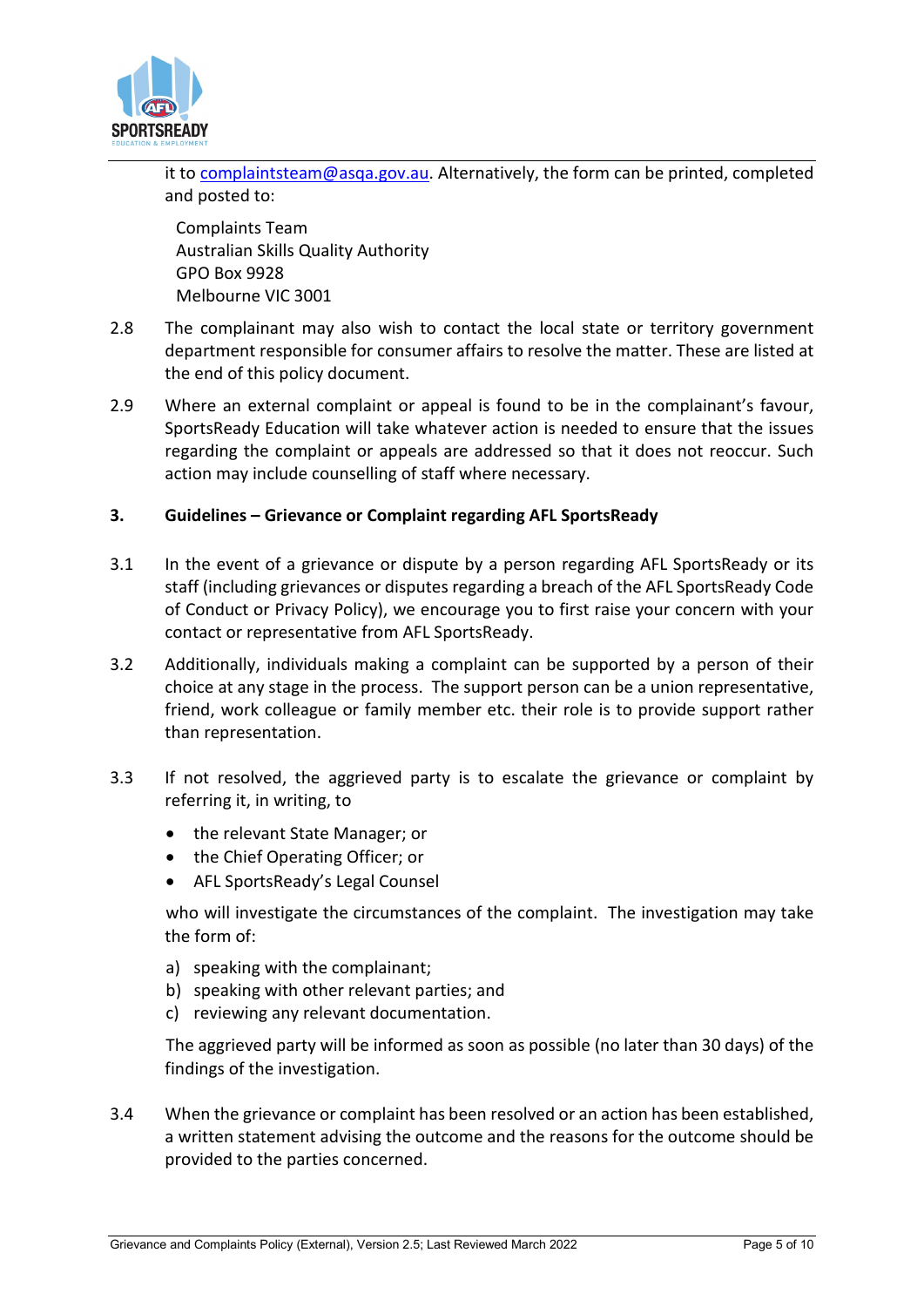

- 3.5 Where the resolution of the grievance or complaint has identified required improvements, these must be implemented by AFL SportsReady.
- 3.6 If the aggrieved party is not satisfied with the outcome of the investigation, the aggrieved party has the option of exploring additional alternative measures to resolve the dispute. Depending on the circumstances of the issue, such measures may include:
	- a) making a formal complaint to the relevant State Training Authority (the contact details of which are listed at the end of this policy document – there is no charge for making this complaint); or
	- b) making a formal complaint to the Fair Work Ombudsman (this may involve a lodgement charge, which you will have to pay); or
	- c) requesting AFL SportsReady to engage an independent mediator (if AFL SportsReady agrees that mediation is warranted, AFL SportsReady will engage a mediator at no cost to you).
- 3.7 AFL SportsReady shall ensure that an accurate record of all proceedings is maintained and kept on file for up to five years. Records may be made available to complainants as appropriate.
- 3.8 Where the grievance or complaint relates to a breach of AFL SportsReady's Privacy Policy, if you are unsatisfied with the outcome of the investigation you may wish to make a complaint to the Office of the Information Privacy Commissioner on 1300 363 992 [www.oaic.gov.au.](http://www.oaic.gov.au/)

## **4. Resolving a Grievance or Complaint in relation to an injured worker's Return to Work**

Please also refer to AFL SportsReady's Return to Work Policy for your State.

#### 4.1 *Who can raise a Return to Work issue?*

A return to work issue may be raised for resolution at the workplace in accordance with the procedure set out in section 4 of AFL SportsReady's Grievance and Complaints Policy by:

- the worker (Trainee or Apprentice);
- a representative of the worker;
- the worker's manager or supervisor;
- the return to work co-ordinator;
- the provider of occupational rehabilitation services to the worker; or
- the worker's treating health practitioner.

#### 4.2 *Procedure for reporting issues*

A worker who wishes to raise an issue for resolution in accordance with the procedure set out in this direction may do so by reporting the issue to the employer, the worker's manager or supervisor, or the return to work co-ordinator.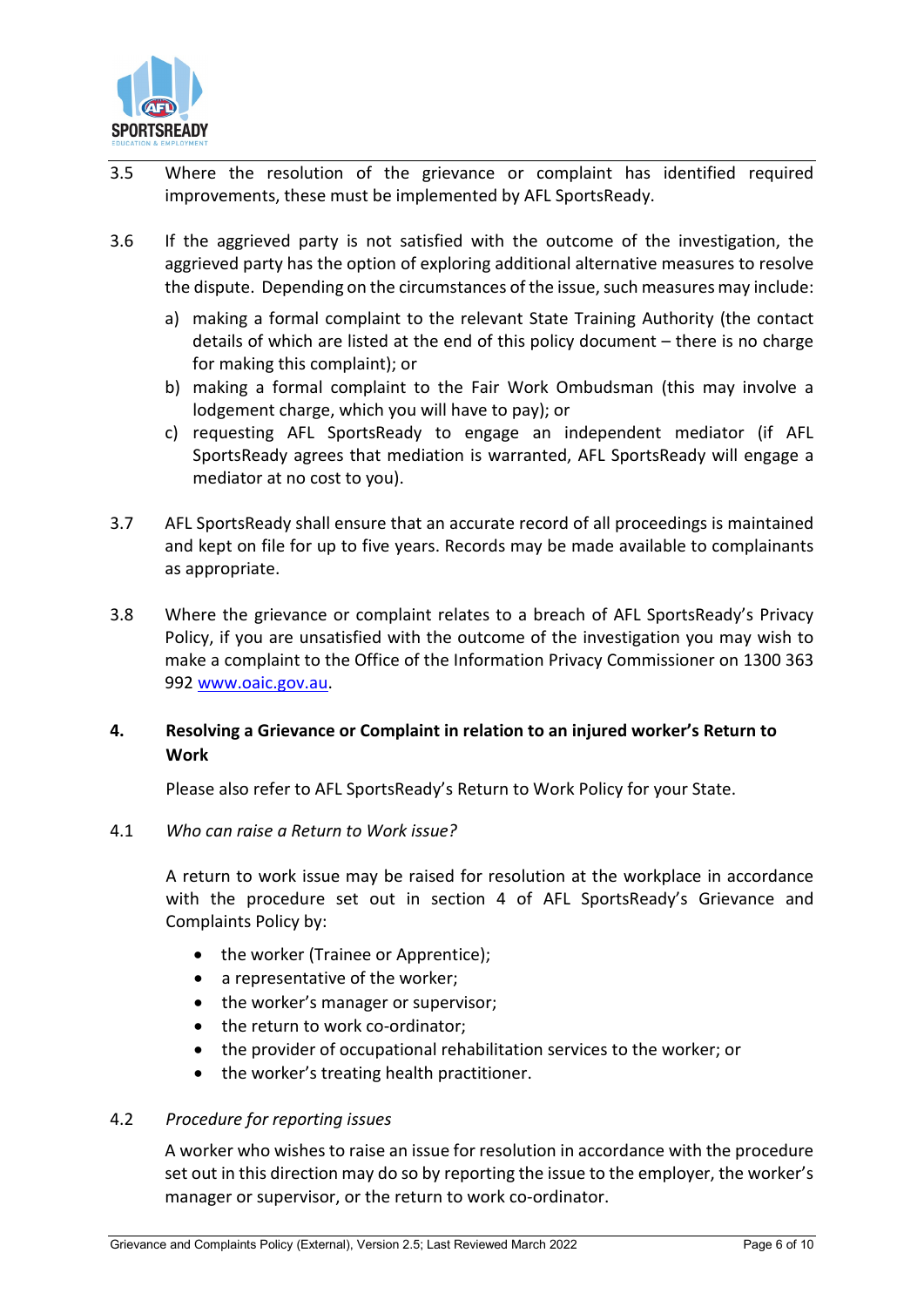

A worker's representative, treating health practitioner, return to work co-ordinator, manager, supervisor or provider of occupational rehabilitation services may raise an issue on behalf of the worker by reporting the issue to the employer.

- 4.3 *Procedure for resolving issues*
	- Step 1: As soon as possible but no longer than 14 days after a return to work issue has been reported the following persons must meet and try to resolve the issue:

a) AFL SportsReady; b) the return to work coordinator (RTW coordinator); and c) the worker.

lf a person referred to in clause 4.1 raises a return to work issue, the employer must also invite that person to participate in the issue resolution process. Wherever possible the Host Employer should also be invited to participate in the issue resolution process.

- Step 2: The issues resolution procedure must be conducted in a manner and in a language that is agreed by AFL Sportsready, the RTW coordinator and the worker to be appropriate.
- Step 3: For the purpose of resolving the return to work (RTW) issue, AFL SportsReady and the RTW Coordinator must liaise directly with the worker, however a worker may be represented, assisted and supported during the return to work issue resolution process, including at all meetings referred to in Step 1.
- Step 4: For the purpose of resolving the return to work issue as quickly and effectively as possible the persons referred to in Step 1 and any person referred to in clause 4.1 who is participating in the issue resolution process must have regard to:
	- (a) return to work planning for the worker;
	- (b) the worker's progress in recovering from the injury;
	- (c) AFL SportSReady's return to work obligations as set out in the relevant legislation;
	- (d) the worker's return to work obligations as set out in the relevant legislation.
- Step 5: If a worker, worker's representative, treating health practitioner, RTW Coordinator, manager, supervisor or provider of occupational rehabilitation services requests AFL SportsReady to set out in writing details of the return to work issue, and matters relating to its progress, resolution or outcome, AFL SportsReady must do so, within 14 days of the request, in a manner and a language that is agreed by the worker,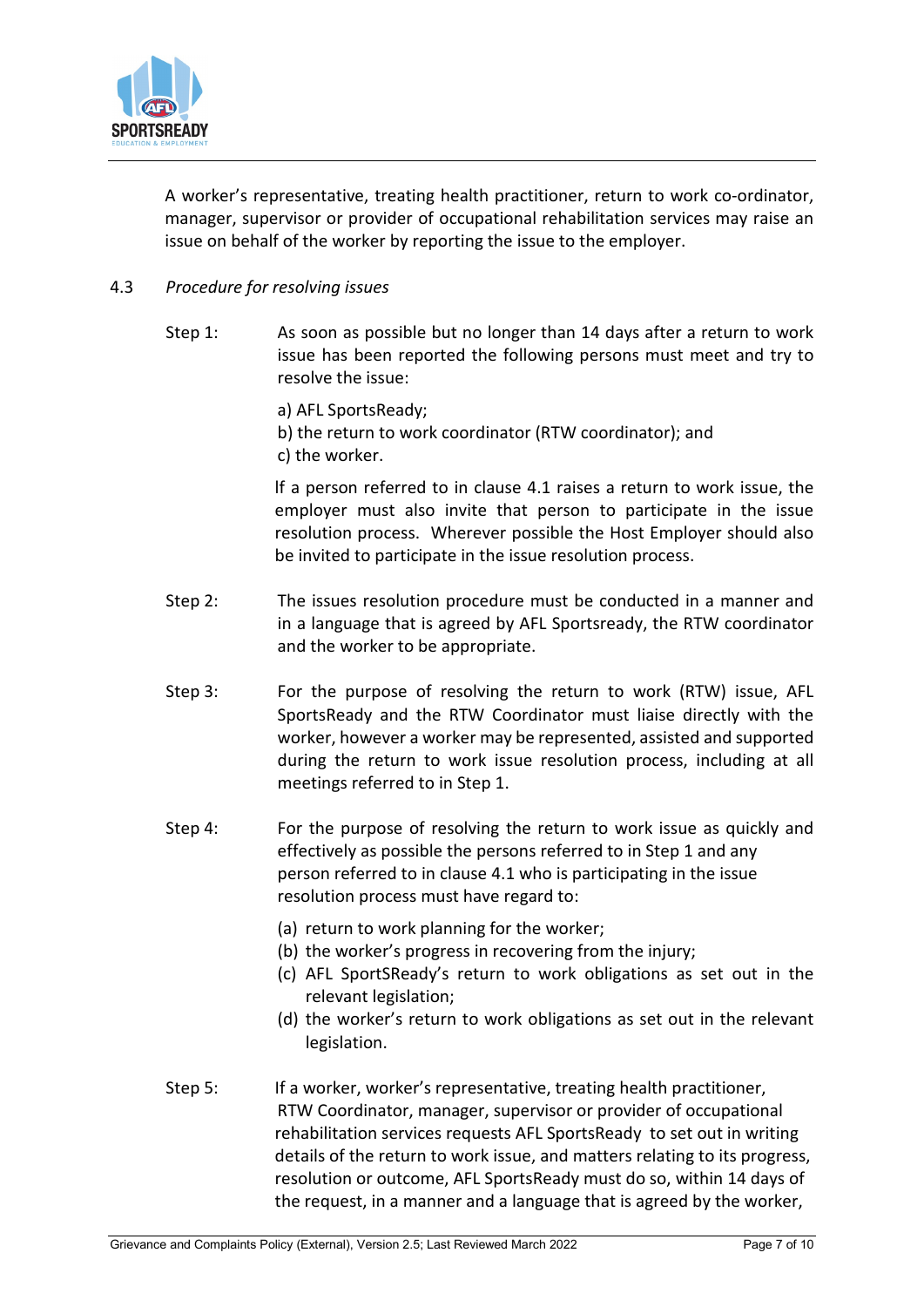

AFL SportsReady and the RTW Coordinator to be appropriate. AFL SportsReady must also provide a copy of the document to the worker, the RTW Coordinator and to any worker's representative, treating health practitioner, manager, supervisor or provider of occupational rehabilitation services who has raised the return to work issue or any part of it.

## 4.4. *Other procedures*

Nothing in this direction limits the rights of any worker or AFL SportsReady under relevant worker's compensation legislation to pursue other dispute resolution mechanisms.

## **5. Contact details to escalate complaints**

| <b>STATE TRAINING AUTHORITIES</b> |                                                       |
|-----------------------------------|-------------------------------------------------------|
|                                   | <b>Skills Canberra</b>                                |
| Australian Capital                | <b>PO Box 158</b>                                     |
|                                   | Canberra ACT 2601                                     |
| Territory                         | Ph: 02 6205 8555                                      |
|                                   | Email: skills@act.gov.au                              |
|                                   | Web: www.skills.act.gov.au                            |
|                                   | <b>Department of Education</b>                        |
|                                   | <b>GPO Box 4821</b>                                   |
|                                   | Darwin NT 0801                                        |
| Northern Territory                | Ph: 08 8999 5659                                      |
|                                   | Email: infocentre.det@education.nt.gov.au             |
|                                   | Web: www.nt.gov.au/learning                           |
|                                   | Web: www.vet.nt.gov.au                                |
|                                   | <b>Training Services NSW</b>                          |
|                                   | <b>Education and Skills Reform</b>                    |
| <b>New South Wales</b>            | PO Box 5068                                           |
|                                   | Parramatta NSW 2124                                   |
|                                   | Ph: 13 28 11                                          |
|                                   | Web: www.training.nsw.gov.au                          |
|                                   | Department of Employment, Small Business and Training |
|                                   | PO Box 15121                                          |
|                                   | <b>CITY EAST</b>                                      |
| Queensland                        | BRISBANE QLD 4002                                     |
|                                   | Ph: 1800 210 210                                      |
|                                   | Email: apprenticeshipsinfo@qld.gov.au                 |
|                                   | Web: www.desbt.qld.gov.au/training                    |
|                                   | <b>Department for Innovation and Skills</b>           |
| South Australia                   | Traineeship and Apprenticeship Services               |
|                                   | GPO Box 320                                           |
|                                   | Adelaide SA 5001                                      |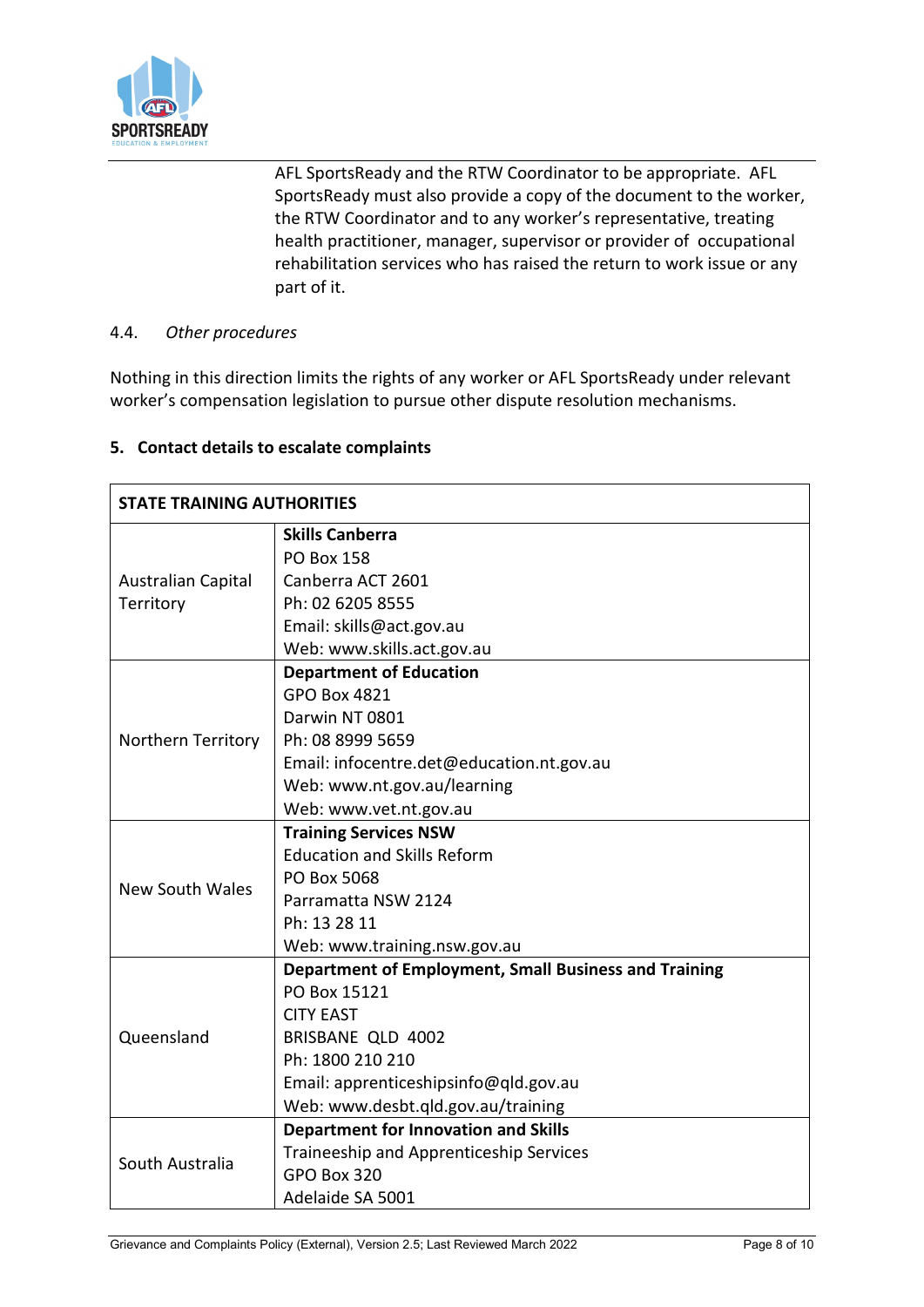

| Web: www.skills.sa.gov.au/apprenticeships<br><b>Skills Tasmania</b><br>GPO Box 536<br>Hobart TAS 7001<br>Tasmania<br>Ph: 1800 655 846<br>Email: enquiries@skills.tas.gov.au<br>Web: www.skills.tas.gov.au<br><b>Victorian Registration &amp; Qualifications Authority</b><br><b>GPO Box 2317</b><br>Melbourne Vic 300<br>Victoria<br>Ph: 1300 722 6031<br>Email: vrga.apprenticeships@education.vic.gov.au<br>Web: www.vrga.vic.gov.au<br><b>Department of Training and Workforce Development</b><br>Locked Bag 16<br>Osborne Park DC 6916<br>Western Australia<br>Ph: 13 19 54<br>Email: apprenticeshipoffice@dtwd.wa.gov.au<br>Web: www.dtwd.wa.gov.au/apprenticeship-office<br><b>AUSTRALIAN SKILLS QUALITY AUTHORITY</b> | <b>Complaints team</b>                             |  |              |
|------------------------------------------------------------------------------------------------------------------------------------------------------------------------------------------------------------------------------------------------------------------------------------------------------------------------------------------------------------------------------------------------------------------------------------------------------------------------------------------------------------------------------------------------------------------------------------------------------------------------------------------------------------------------------------------------------------------------------|----------------------------------------------------|--|--------------|
|                                                                                                                                                                                                                                                                                                                                                                                                                                                                                                                                                                                                                                                                                                                              |                                                    |  | 1800 673 097 |
|                                                                                                                                                                                                                                                                                                                                                                                                                                                                                                                                                                                                                                                                                                                              |                                                    |  |              |
|                                                                                                                                                                                                                                                                                                                                                                                                                                                                                                                                                                                                                                                                                                                              |                                                    |  |              |
|                                                                                                                                                                                                                                                                                                                                                                                                                                                                                                                                                                                                                                                                                                                              |                                                    |  |              |
|                                                                                                                                                                                                                                                                                                                                                                                                                                                                                                                                                                                                                                                                                                                              |                                                    |  |              |
|                                                                                                                                                                                                                                                                                                                                                                                                                                                                                                                                                                                                                                                                                                                              |                                                    |  |              |
|                                                                                                                                                                                                                                                                                                                                                                                                                                                                                                                                                                                                                                                                                                                              |                                                    |  |              |
|                                                                                                                                                                                                                                                                                                                                                                                                                                                                                                                                                                                                                                                                                                                              |                                                    |  |              |
|                                                                                                                                                                                                                                                                                                                                                                                                                                                                                                                                                                                                                                                                                                                              |                                                    |  |              |
|                                                                                                                                                                                                                                                                                                                                                                                                                                                                                                                                                                                                                                                                                                                              |                                                    |  |              |
|                                                                                                                                                                                                                                                                                                                                                                                                                                                                                                                                                                                                                                                                                                                              |                                                    |  |              |
|                                                                                                                                                                                                                                                                                                                                                                                                                                                                                                                                                                                                                                                                                                                              |                                                    |  |              |
|                                                                                                                                                                                                                                                                                                                                                                                                                                                                                                                                                                                                                                                                                                                              |                                                    |  |              |
|                                                                                                                                                                                                                                                                                                                                                                                                                                                                                                                                                                                                                                                                                                                              |                                                    |  |              |
|                                                                                                                                                                                                                                                                                                                                                                                                                                                                                                                                                                                                                                                                                                                              |                                                    |  |              |
|                                                                                                                                                                                                                                                                                                                                                                                                                                                                                                                                                                                                                                                                                                                              |                                                    |  |              |
|                                                                                                                                                                                                                                                                                                                                                                                                                                                                                                                                                                                                                                                                                                                              |                                                    |  |              |
|                                                                                                                                                                                                                                                                                                                                                                                                                                                                                                                                                                                                                                                                                                                              |                                                    |  |              |
|                                                                                                                                                                                                                                                                                                                                                                                                                                                                                                                                                                                                                                                                                                                              |                                                    |  |              |
|                                                                                                                                                                                                                                                                                                                                                                                                                                                                                                                                                                                                                                                                                                                              |                                                    |  |              |
|                                                                                                                                                                                                                                                                                                                                                                                                                                                                                                                                                                                                                                                                                                                              |                                                    |  |              |
|                                                                                                                                                                                                                                                                                                                                                                                                                                                                                                                                                                                                                                                                                                                              |                                                    |  |              |
|                                                                                                                                                                                                                                                                                                                                                                                                                                                                                                                                                                                                                                                                                                                              |                                                    |  |              |
| <b>Australian Skills</b>                                                                                                                                                                                                                                                                                                                                                                                                                                                                                                                                                                                                                                                                                                     |                                                    |  |              |
| <b>Quality Authority</b>                                                                                                                                                                                                                                                                                                                                                                                                                                                                                                                                                                                                                                                                                                     |                                                    |  |              |
|                                                                                                                                                                                                                                                                                                                                                                                                                                                                                                                                                                                                                                                                                                                              |                                                    |  |              |
|                                                                                                                                                                                                                                                                                                                                                                                                                                                                                                                                                                                                                                                                                                                              | Ph: 1300 701 801 Email: complaintsteam@asga.gov.au |  |              |
| PRIVACY COMMISSIONER                                                                                                                                                                                                                                                                                                                                                                                                                                                                                                                                                                                                                                                                                                         | Web: www.asqa.gov.au                               |  |              |
| Office of the<br>Office of the Australian Information Commissioner                                                                                                                                                                                                                                                                                                                                                                                                                                                                                                                                                                                                                                                           |                                                    |  |              |
| Level 3, 175 Pitt Street, Sydney NSW 2000<br>Australian                                                                                                                                                                                                                                                                                                                                                                                                                                                                                                                                                                                                                                                                      |                                                    |  |              |
|                                                                                                                                                                                                                                                                                                                                                                                                                                                                                                                                                                                                                                                                                                                              |                                                    |  |              |
|                                                                                                                                                                                                                                                                                                                                                                                                                                                                                                                                                                                                                                                                                                                              | Information<br>Ph: 1300 363 92                     |  |              |
| Email: enquiries@oaic.gov.au Web: www.oaic.gov.au.<br>Privacy                                                                                                                                                                                                                                                                                                                                                                                                                                                                                                                                                                                                                                                                |                                                    |  |              |
| Commissioner                                                                                                                                                                                                                                                                                                                                                                                                                                                                                                                                                                                                                                                                                                                 |                                                    |  |              |
| <b>FAIR WORK OMBUDSMAN</b>                                                                                                                                                                                                                                                                                                                                                                                                                                                                                                                                                                                                                                                                                                   |                                                    |  |              |
| <b>Fair Work Ombudsman</b>                                                                                                                                                                                                                                                                                                                                                                                                                                                                                                                                                                                                                                                                                                   |                                                    |  |              |
| Fair Work                                                                                                                                                                                                                                                                                                                                                                                                                                                                                                                                                                                                                                                                                                                    |                                                    |  |              |
| GPO Box 9887 In your capital city<br>Ombudsman                                                                                                                                                                                                                                                                                                                                                                                                                                                                                                                                                                                                                                                                               |                                                    |  |              |
| Phone: 13 13 94 Web: www.fairwork.gov.au<br><b>RETURN TO WORK</b>                                                                                                                                                                                                                                                                                                                                                                                                                                                                                                                                                                                                                                                            |                                                    |  |              |
|                                                                                                                                                                                                                                                                                                                                                                                                                                                                                                                                                                                                                                                                                                                              |                                                    |  |              |
| <b>WorkSafe Victoria</b>                                                                                                                                                                                                                                                                                                                                                                                                                                                                                                                                                                                                                                                                                                     |                                                    |  |              |
| 1800 136 089<br>Victoria                                                                                                                                                                                                                                                                                                                                                                                                                                                                                                                                                                                                                                                                                                     |                                                    |  |              |
|                                                                                                                                                                                                                                                                                                                                                                                                                                                                                                                                                                                                                                                                                                                              |                                                    |  |              |
| Australian Skills Quality Authority                                                                                                                                                                                                                                                                                                                                                                                                                                                                                                                                                                                                                                                                                          |                                                    |  |              |
| GPO Box 9928, Melbourne VIC 3001                                                                                                                                                                                                                                                                                                                                                                                                                                                                                                                                                                                                                                                                                             |                                                    |  |              |
|                                                                                                                                                                                                                                                                                                                                                                                                                                                                                                                                                                                                                                                                                                                              |                                                    |  |              |
|                                                                                                                                                                                                                                                                                                                                                                                                                                                                                                                                                                                                                                                                                                                              |                                                    |  |              |
|                                                                                                                                                                                                                                                                                                                                                                                                                                                                                                                                                                                                                                                                                                                              |                                                    |  |              |
|                                                                                                                                                                                                                                                                                                                                                                                                                                                                                                                                                                                                                                                                                                                              |                                                    |  |              |
|                                                                                                                                                                                                                                                                                                                                                                                                                                                                                                                                                                                                                                                                                                                              |                                                    |  |              |
|                                                                                                                                                                                                                                                                                                                                                                                                                                                                                                                                                                                                                                                                                                                              |                                                    |  |              |
|                                                                                                                                                                                                                                                                                                                                                                                                                                                                                                                                                                                                                                                                                                                              |                                                    |  |              |
|                                                                                                                                                                                                                                                                                                                                                                                                                                                                                                                                                                                                                                                                                                                              |                                                    |  |              |
|                                                                                                                                                                                                                                                                                                                                                                                                                                                                                                                                                                                                                                                                                                                              |                                                    |  |              |
|                                                                                                                                                                                                                                                                                                                                                                                                                                                                                                                                                                                                                                                                                                                              |                                                    |  |              |
|                                                                                                                                                                                                                                                                                                                                                                                                                                                                                                                                                                                                                                                                                                                              |                                                    |  |              |
|                                                                                                                                                                                                                                                                                                                                                                                                                                                                                                                                                                                                                                                                                                                              |                                                    |  |              |
|                                                                                                                                                                                                                                                                                                                                                                                                                                                                                                                                                                                                                                                                                                                              |                                                    |  |              |
|                                                                                                                                                                                                                                                                                                                                                                                                                                                                                                                                                                                                                                                                                                                              |                                                    |  |              |
|                                                                                                                                                                                                                                                                                                                                                                                                                                                                                                                                                                                                                                                                                                                              |                                                    |  |              |
|                                                                                                                                                                                                                                                                                                                                                                                                                                                                                                                                                                                                                                                                                                                              |                                                    |  |              |
|                                                                                                                                                                                                                                                                                                                                                                                                                                                                                                                                                                                                                                                                                                                              |                                                    |  |              |
|                                                                                                                                                                                                                                                                                                                                                                                                                                                                                                                                                                                                                                                                                                                              |                                                    |  |              |
|                                                                                                                                                                                                                                                                                                                                                                                                                                                                                                                                                                                                                                                                                                                              |                                                    |  |              |
|                                                                                                                                                                                                                                                                                                                                                                                                                                                                                                                                                                                                                                                                                                                              |                                                    |  |              |
|                                                                                                                                                                                                                                                                                                                                                                                                                                                                                                                                                                                                                                                                                                                              |                                                    |  |              |
|                                                                                                                                                                                                                                                                                                                                                                                                                                                                                                                                                                                                                                                                                                                              |                                                    |  |              |
|                                                                                                                                                                                                                                                                                                                                                                                                                                                                                                                                                                                                                                                                                                                              |                                                    |  |              |
|                                                                                                                                                                                                                                                                                                                                                                                                                                                                                                                                                                                                                                                                                                                              |                                                    |  |              |
|                                                                                                                                                                                                                                                                                                                                                                                                                                                                                                                                                                                                                                                                                                                              |                                                    |  |              |
|                                                                                                                                                                                                                                                                                                                                                                                                                                                                                                                                                                                                                                                                                                                              |                                                    |  |              |
|                                                                                                                                                                                                                                                                                                                                                                                                                                                                                                                                                                                                                                                                                                                              |                                                    |  |              |
|                                                                                                                                                                                                                                                                                                                                                                                                                                                                                                                                                                                                                                                                                                                              |                                                    |  |              |
|                                                                                                                                                                                                                                                                                                                                                                                                                                                                                                                                                                                                                                                                                                                              |                                                    |  |              |
|                                                                                                                                                                                                                                                                                                                                                                                                                                                                                                                                                                                                                                                                                                                              |                                                    |  |              |
|                                                                                                                                                                                                                                                                                                                                                                                                                                                                                                                                                                                                                                                                                                                              |                                                    |  |              |
|                                                                                                                                                                                                                                                                                                                                                                                                                                                                                                                                                                                                                                                                                                                              |                                                    |  |              |
|                                                                                                                                                                                                                                                                                                                                                                                                                                                                                                                                                                                                                                                                                                                              |                                                    |  |              |
|                                                                                                                                                                                                                                                                                                                                                                                                                                                                                                                                                                                                                                                                                                                              |                                                    |  |              |
|                                                                                                                                                                                                                                                                                                                                                                                                                                                                                                                                                                                                                                                                                                                              |                                                    |  |              |
|                                                                                                                                                                                                                                                                                                                                                                                                                                                                                                                                                                                                                                                                                                                              |                                                    |  |              |
|                                                                                                                                                                                                                                                                                                                                                                                                                                                                                                                                                                                                                                                                                                                              |                                                    |  |              |
|                                                                                                                                                                                                                                                                                                                                                                                                                                                                                                                                                                                                                                                                                                                              |                                                    |  |              |
|                                                                                                                                                                                                                                                                                                                                                                                                                                                                                                                                                                                                                                                                                                                              |                                                    |  |              |
|                                                                                                                                                                                                                                                                                                                                                                                                                                                                                                                                                                                                                                                                                                                              |                                                    |  |              |
|                                                                                                                                                                                                                                                                                                                                                                                                                                                                                                                                                                                                                                                                                                                              |                                                    |  |              |
|                                                                                                                                                                                                                                                                                                                                                                                                                                                                                                                                                                                                                                                                                                                              |                                                    |  |              |
|                                                                                                                                                                                                                                                                                                                                                                                                                                                                                                                                                                                                                                                                                                                              |                                                    |  |              |
|                                                                                                                                                                                                                                                                                                                                                                                                                                                                                                                                                                                                                                                                                                                              |                                                    |  |              |
|                                                                                                                                                                                                                                                                                                                                                                                                                                                                                                                                                                                                                                                                                                                              |                                                    |  |              |
|                                                                                                                                                                                                                                                                                                                                                                                                                                                                                                                                                                                                                                                                                                                              |                                                    |  |              |
|                                                                                                                                                                                                                                                                                                                                                                                                                                                                                                                                                                                                                                                                                                                              |                                                    |  |              |
|                                                                                                                                                                                                                                                                                                                                                                                                                                                                                                                                                                                                                                                                                                                              |                                                    |  |              |
|                                                                                                                                                                                                                                                                                                                                                                                                                                                                                                                                                                                                                                                                                                                              |                                                    |  |              |
|                                                                                                                                                                                                                                                                                                                                                                                                                                                                                                                                                                                                                                                                                                                              |                                                    |  |              |
|                                                                                                                                                                                                                                                                                                                                                                                                                                                                                                                                                                                                                                                                                                                              |                                                    |  |              |
|                                                                                                                                                                                                                                                                                                                                                                                                                                                                                                                                                                                                                                                                                                                              |                                                    |  |              |
|                                                                                                                                                                                                                                                                                                                                                                                                                                                                                                                                                                                                                                                                                                                              |                                                    |  |              |
|                                                                                                                                                                                                                                                                                                                                                                                                                                                                                                                                                                                                                                                                                                                              |                                                    |  |              |
|                                                                                                                                                                                                                                                                                                                                                                                                                                                                                                                                                                                                                                                                                                                              |                                                    |  |              |
|                                                                                                                                                                                                                                                                                                                                                                                                                                                                                                                                                                                                                                                                                                                              |                                                    |  |              |
|                                                                                                                                                                                                                                                                                                                                                                                                                                                                                                                                                                                                                                                                                                                              |                                                    |  |              |
|                                                                                                                                                                                                                                                                                                                                                                                                                                                                                                                                                                                                                                                                                                                              |                                                    |  |              |
|                                                                                                                                                                                                                                                                                                                                                                                                                                                                                                                                                                                                                                                                                                                              |                                                    |  |              |
|                                                                                                                                                                                                                                                                                                                                                                                                                                                                                                                                                                                                                                                                                                                              |                                                    |  |              |
|                                                                                                                                                                                                                                                                                                                                                                                                                                                                                                                                                                                                                                                                                                                              |                                                    |  |              |
|                                                                                                                                                                                                                                                                                                                                                                                                                                                                                                                                                                                                                                                                                                                              |                                                    |  |              |
|                                                                                                                                                                                                                                                                                                                                                                                                                                                                                                                                                                                                                                                                                                                              |                                                    |  |              |
|                                                                                                                                                                                                                                                                                                                                                                                                                                                                                                                                                                                                                                                                                                                              |                                                    |  |              |
|                                                                                                                                                                                                                                                                                                                                                                                                                                                                                                                                                                                                                                                                                                                              |                                                    |  |              |
|                                                                                                                                                                                                                                                                                                                                                                                                                                                                                                                                                                                                                                                                                                                              |                                                    |  |              |
|                                                                                                                                                                                                                                                                                                                                                                                                                                                                                                                                                                                                                                                                                                                              |                                                    |  |              |
|                                                                                                                                                                                                                                                                                                                                                                                                                                                                                                                                                                                                                                                                                                                              |                                                    |  |              |
|                                                                                                                                                                                                                                                                                                                                                                                                                                                                                                                                                                                                                                                                                                                              |                                                    |  |              |
|                                                                                                                                                                                                                                                                                                                                                                                                                                                                                                                                                                                                                                                                                                                              |                                                    |  |              |
|                                                                                                                                                                                                                                                                                                                                                                                                                                                                                                                                                                                                                                                                                                                              |                                                    |  |              |
|                                                                                                                                                                                                                                                                                                                                                                                                                                                                                                                                                                                                                                                                                                                              |                                                    |  |              |
|                                                                                                                                                                                                                                                                                                                                                                                                                                                                                                                                                                                                                                                                                                                              |                                                    |  |              |
|                                                                                                                                                                                                                                                                                                                                                                                                                                                                                                                                                                                                                                                                                                                              |                                                    |  |              |
|                                                                                                                                                                                                                                                                                                                                                                                                                                                                                                                                                                                                                                                                                                                              |                                                    |  |              |
|                                                                                                                                                                                                                                                                                                                                                                                                                                                                                                                                                                                                                                                                                                                              |                                                    |  |              |
|                                                                                                                                                                                                                                                                                                                                                                                                                                                                                                                                                                                                                                                                                                                              |                                                    |  |              |
|                                                                                                                                                                                                                                                                                                                                                                                                                                                                                                                                                                                                                                                                                                                              |                                                    |  |              |
|                                                                                                                                                                                                                                                                                                                                                                                                                                                                                                                                                                                                                                                                                                                              |                                                    |  |              |
|                                                                                                                                                                                                                                                                                                                                                                                                                                                                                                                                                                                                                                                                                                                              |                                                    |  |              |
|                                                                                                                                                                                                                                                                                                                                                                                                                                                                                                                                                                                                                                                                                                                              |                                                    |  |              |
|                                                                                                                                                                                                                                                                                                                                                                                                                                                                                                                                                                                                                                                                                                                              |                                                    |  |              |
|                                                                                                                                                                                                                                                                                                                                                                                                                                                                                                                                                                                                                                                                                                                              |                                                    |  |              |
|                                                                                                                                                                                                                                                                                                                                                                                                                                                                                                                                                                                                                                                                                                                              |                                                    |  |              |
|                                                                                                                                                                                                                                                                                                                                                                                                                                                                                                                                                                                                                                                                                                                              |                                                    |  |              |
|                                                                                                                                                                                                                                                                                                                                                                                                                                                                                                                                                                                                                                                                                                                              |                                                    |  |              |
|                                                                                                                                                                                                                                                                                                                                                                                                                                                                                                                                                                                                                                                                                                                              |                                                    |  |              |
|                                                                                                                                                                                                                                                                                                                                                                                                                                                                                                                                                                                                                                                                                                                              |                                                    |  |              |
|                                                                                                                                                                                                                                                                                                                                                                                                                                                                                                                                                                                                                                                                                                                              |                                                    |  |              |
|                                                                                                                                                                                                                                                                                                                                                                                                                                                                                                                                                                                                                                                                                                                              |                                                    |  |              |
|                                                                                                                                                                                                                                                                                                                                                                                                                                                                                                                                                                                                                                                                                                                              |                                                    |  |              |
|                                                                                                                                                                                                                                                                                                                                                                                                                                                                                                                                                                                                                                                                                                                              |                                                    |  |              |
|                                                                                                                                                                                                                                                                                                                                                                                                                                                                                                                                                                                                                                                                                                                              |                                                    |  |              |
|                                                                                                                                                                                                                                                                                                                                                                                                                                                                                                                                                                                                                                                                                                                              |                                                    |  |              |
|                                                                                                                                                                                                                                                                                                                                                                                                                                                                                                                                                                                                                                                                                                                              |                                                    |  |              |
|                                                                                                                                                                                                                                                                                                                                                                                                                                                                                                                                                                                                                                                                                                                              |                                                    |  |              |
|                                                                                                                                                                                                                                                                                                                                                                                                                                                                                                                                                                                                                                                                                                                              |                                                    |  |              |
| info@worksafe.vic.gov.au                                                                                                                                                                                                                                                                                                                                                                                                                                                                                                                                                                                                                                                                                                     |                                                    |  |              |